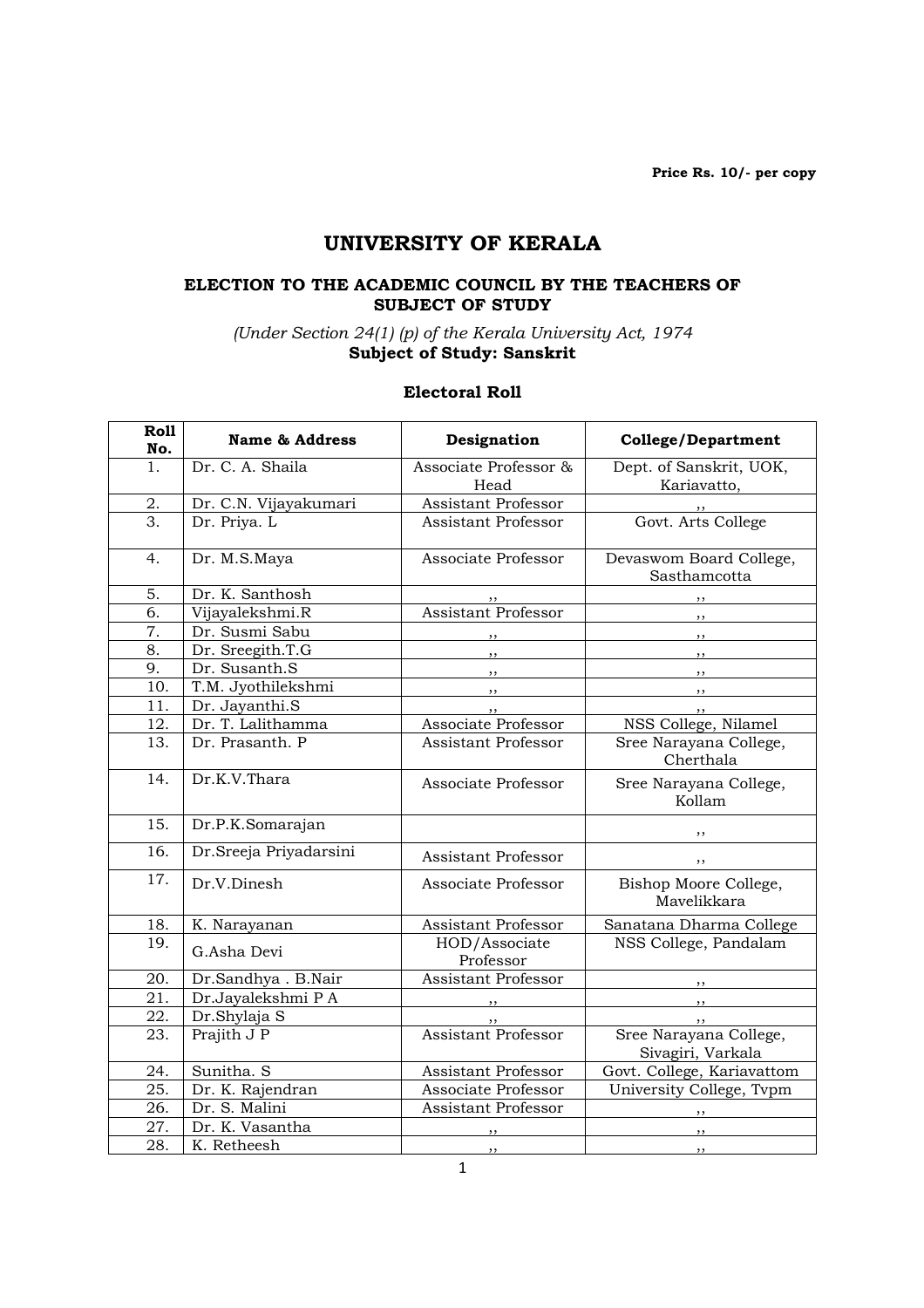| 29. | Dr. G. Usha Kumari       | $, \, \cdot$                                                                                                                                                                                                                                                                                                                                                                                                                                                               | , ,                                                                                                                                                                                                                                                                                                                                                                                                                                                                        |
|-----|--------------------------|----------------------------------------------------------------------------------------------------------------------------------------------------------------------------------------------------------------------------------------------------------------------------------------------------------------------------------------------------------------------------------------------------------------------------------------------------------------------------|----------------------------------------------------------------------------------------------------------------------------------------------------------------------------------------------------------------------------------------------------------------------------------------------------------------------------------------------------------------------------------------------------------------------------------------------------------------------------|
| 30. | Dr. K.S. Bindusree       |                                                                                                                                                                                                                                                                                                                                                                                                                                                                            | $, \, \,$                                                                                                                                                                                                                                                                                                                                                                                                                                                                  |
| 31. | Dr. Anand Dileep Raj     | $, \, \,$                                                                                                                                                                                                                                                                                                                                                                                                                                                                  | $, \, \,$                                                                                                                                                                                                                                                                                                                                                                                                                                                                  |
| 32. | Shajeena. S              | $, \, \, \cdot$                                                                                                                                                                                                                                                                                                                                                                                                                                                            | $\overline{\phantom{a}}$ , $\overline{\phantom{a}}$ , $\overline{\phantom{a}}$ , $\overline{\phantom{a}}$ , $\overline{\phantom{a}}$ , $\overline{\phantom{a}}$ , $\overline{\phantom{a}}$ , $\overline{\phantom{a}}$ , $\overline{\phantom{a}}$ , $\overline{\phantom{a}}$ , $\overline{\phantom{a}}$ , $\overline{\phantom{a}}$ , $\overline{\phantom{a}}$ , $\overline{\phantom{a}}$ , $\overline{\phantom{a}}$ , $\overline{\phantom{a}}$ , $\overline{\phantom{a}}$ , |
| 33. | Dr.Sajna. S              | $, \, \,$                                                                                                                                                                                                                                                                                                                                                                                                                                                                  | $\overline{\phantom{a}}$                                                                                                                                                                                                                                                                                                                                                                                                                                                   |
| 34. | Dr. Padmakumari. S       | Assistant Professor                                                                                                                                                                                                                                                                                                                                                                                                                                                        | Govt College for women,                                                                                                                                                                                                                                                                                                                                                                                                                                                    |
|     |                          |                                                                                                                                                                                                                                                                                                                                                                                                                                                                            | Typm                                                                                                                                                                                                                                                                                                                                                                                                                                                                       |
| 35. | Dr. P. N. Prasad         | $, \, \, \cdot$                                                                                                                                                                                                                                                                                                                                                                                                                                                            |                                                                                                                                                                                                                                                                                                                                                                                                                                                                            |
| 36. | Annapoorna Devi          | ,,                                                                                                                                                                                                                                                                                                                                                                                                                                                                         |                                                                                                                                                                                                                                                                                                                                                                                                                                                                            |
| 37. | Dr. Rajeev. K. B         | <b>Assistant Professor</b>                                                                                                                                                                                                                                                                                                                                                                                                                                                 | Govt. Sanskrit College,                                                                                                                                                                                                                                                                                                                                                                                                                                                    |
|     |                          |                                                                                                                                                                                                                                                                                                                                                                                                                                                                            | Tvpm, Dept. of Jyothisha                                                                                                                                                                                                                                                                                                                                                                                                                                                   |
| 38. | Dr. Harinarayanan. M     | , ,                                                                                                                                                                                                                                                                                                                                                                                                                                                                        | $\overline{\phantom{a}}$                                                                                                                                                                                                                                                                                                                                                                                                                                                   |
| 39. | Dr. E. N. Easwaran       | $, \, \,$                                                                                                                                                                                                                                                                                                                                                                                                                                                                  | $, \, \,$                                                                                                                                                                                                                                                                                                                                                                                                                                                                  |
| 40. | Sudhish. O               | $, \, \,$                                                                                                                                                                                                                                                                                                                                                                                                                                                                  | $, \, \,$                                                                                                                                                                                                                                                                                                                                                                                                                                                                  |
| 41. | Girish. M.P              |                                                                                                                                                                                                                                                                                                                                                                                                                                                                            |                                                                                                                                                                                                                                                                                                                                                                                                                                                                            |
| 42. | Dr. S. S. Vivekanandan   | Assistant Professor                                                                                                                                                                                                                                                                                                                                                                                                                                                        | Dept. of Nyaya                                                                                                                                                                                                                                                                                                                                                                                                                                                             |
| 43. | Dr. Lakshmi Vijayan. V.T |                                                                                                                                                                                                                                                                                                                                                                                                                                                                            |                                                                                                                                                                                                                                                                                                                                                                                                                                                                            |
| 44. | Dr. Priya. M.P           |                                                                                                                                                                                                                                                                                                                                                                                                                                                                            |                                                                                                                                                                                                                                                                                                                                                                                                                                                                            |
| 45. | Dr. Subitha. K.A         | $\overline{\phantom{a}}$ , $\overline{\phantom{a}}$ , $\overline{\phantom{a}}$ , $\overline{\phantom{a}}$ , $\overline{\phantom{a}}$ , $\overline{\phantom{a}}$ , $\overline{\phantom{a}}$ , $\overline{\phantom{a}}$ , $\overline{\phantom{a}}$ , $\overline{\phantom{a}}$ , $\overline{\phantom{a}}$ , $\overline{\phantom{a}}$ , $\overline{\phantom{a}}$ , $\overline{\phantom{a}}$ , $\overline{\phantom{a}}$ , $\overline{\phantom{a}}$ , $\overline{\phantom{a}}$ , | $, \, \,$                                                                                                                                                                                                                                                                                                                                                                                                                                                                  |
| 46. | Dr. P.G. Sumangala       | , ,                                                                                                                                                                                                                                                                                                                                                                                                                                                                        | $, \, \,$                                                                                                                                                                                                                                                                                                                                                                                                                                                                  |
| 47. | Dr. Unnikrishnan. K      | Associate Professor                                                                                                                                                                                                                                                                                                                                                                                                                                                        | Dept. of Sahitya                                                                                                                                                                                                                                                                                                                                                                                                                                                           |
| 48. | Dr. N. A. Shihab         | Assistant Professor                                                                                                                                                                                                                                                                                                                                                                                                                                                        | $, \,$                                                                                                                                                                                                                                                                                                                                                                                                                                                                     |
| 49. | Dr. Thanu. V.G           | $\overline{\phantom{a}}$                                                                                                                                                                                                                                                                                                                                                                                                                                                   | $\overline{\phantom{a}}$                                                                                                                                                                                                                                                                                                                                                                                                                                                   |
| 50. | Dr. Sobha. P             | $, \, \,$                                                                                                                                                                                                                                                                                                                                                                                                                                                                  | $, \, \, \cdot$                                                                                                                                                                                                                                                                                                                                                                                                                                                            |
| 51. | Mini.K                   | , ,                                                                                                                                                                                                                                                                                                                                                                                                                                                                        | , ,                                                                                                                                                                                                                                                                                                                                                                                                                                                                        |
| 52. | Dr. M. Ranjini           | <b>Assistant Professor</b>                                                                                                                                                                                                                                                                                                                                                                                                                                                 | Dept. of Vedant                                                                                                                                                                                                                                                                                                                                                                                                                                                            |
| 53. | Dr. P. Rajesh Kumar      | , ,                                                                                                                                                                                                                                                                                                                                                                                                                                                                        | $\overline{\phantom{a}}$                                                                                                                                                                                                                                                                                                                                                                                                                                                   |
| 54. | Dr. Smitha Sabu          | $\overline{\phantom{a}}$                                                                                                                                                                                                                                                                                                                                                                                                                                                   | $\overline{\phantom{a}}$ , $\overline{\phantom{a}}$ , $\overline{\phantom{a}}$ , $\overline{\phantom{a}}$ , $\overline{\phantom{a}}$ , $\overline{\phantom{a}}$ , $\overline{\phantom{a}}$ , $\overline{\phantom{a}}$ , $\overline{\phantom{a}}$ , $\overline{\phantom{a}}$ , $\overline{\phantom{a}}$ , $\overline{\phantom{a}}$ , $\overline{\phantom{a}}$ , $\overline{\phantom{a}}$ , $\overline{\phantom{a}}$ , $\overline{\phantom{a}}$ , $\overline{\phantom{a}}$ , |
| 55. | Sugandhi. V. K           | , 1                                                                                                                                                                                                                                                                                                                                                                                                                                                                        | $, \, \cdot$                                                                                                                                                                                                                                                                                                                                                                                                                                                               |
| 56. | Dr. Pradeep Varma. P. K. | <b>Assistant Professor</b>                                                                                                                                                                                                                                                                                                                                                                                                                                                 | Dept. of Vykarana                                                                                                                                                                                                                                                                                                                                                                                                                                                          |
| 57. | Bindhya. K. S            |                                                                                                                                                                                                                                                                                                                                                                                                                                                                            | $\overline{\phantom{a}}$ , $\overline{\phantom{a}}$                                                                                                                                                                                                                                                                                                                                                                                                                        |
| 58. | Vinodkumar Kattumunda    | $, \, \,$                                                                                                                                                                                                                                                                                                                                                                                                                                                                  |                                                                                                                                                                                                                                                                                                                                                                                                                                                                            |
| 59. | Renil Dev M.R            | $\overline{\phantom{a}}$ , $\overline{\phantom{a}}$                                                                                                                                                                                                                                                                                                                                                                                                                        | $\overline{\phantom{a}}$ , $\overline{\phantom{a}}$                                                                                                                                                                                                                                                                                                                                                                                                                        |
| 60. | Dr.Sujith. S             | ,,                                                                                                                                                                                                                                                                                                                                                                                                                                                                         | ,,                                                                                                                                                                                                                                                                                                                                                                                                                                                                         |
| 61. | Vacant                   | Associate Professor                                                                                                                                                                                                                                                                                                                                                                                                                                                        | HHMSPB NSS College for                                                                                                                                                                                                                                                                                                                                                                                                                                                     |
|     |                          |                                                                                                                                                                                                                                                                                                                                                                                                                                                                            | Women,                                                                                                                                                                                                                                                                                                                                                                                                                                                                     |
|     |                          |                                                                                                                                                                                                                                                                                                                                                                                                                                                                            | Thiruvananthapuram                                                                                                                                                                                                                                                                                                                                                                                                                                                         |
| 62. | Girish. U                | <b>Assistant Professor</b>                                                                                                                                                                                                                                                                                                                                                                                                                                                 | Fatima Mata National                                                                                                                                                                                                                                                                                                                                                                                                                                                       |
|     |                          |                                                                                                                                                                                                                                                                                                                                                                                                                                                                            | College, Kollam                                                                                                                                                                                                                                                                                                                                                                                                                                                            |

University Buildings<br>Thiruvananthapuram<br>Date: 08.08.2016

University Buildings **Dr. Jayaprakas. M** Thiruvananthapuram Registrar(i/c)/Returning Officer